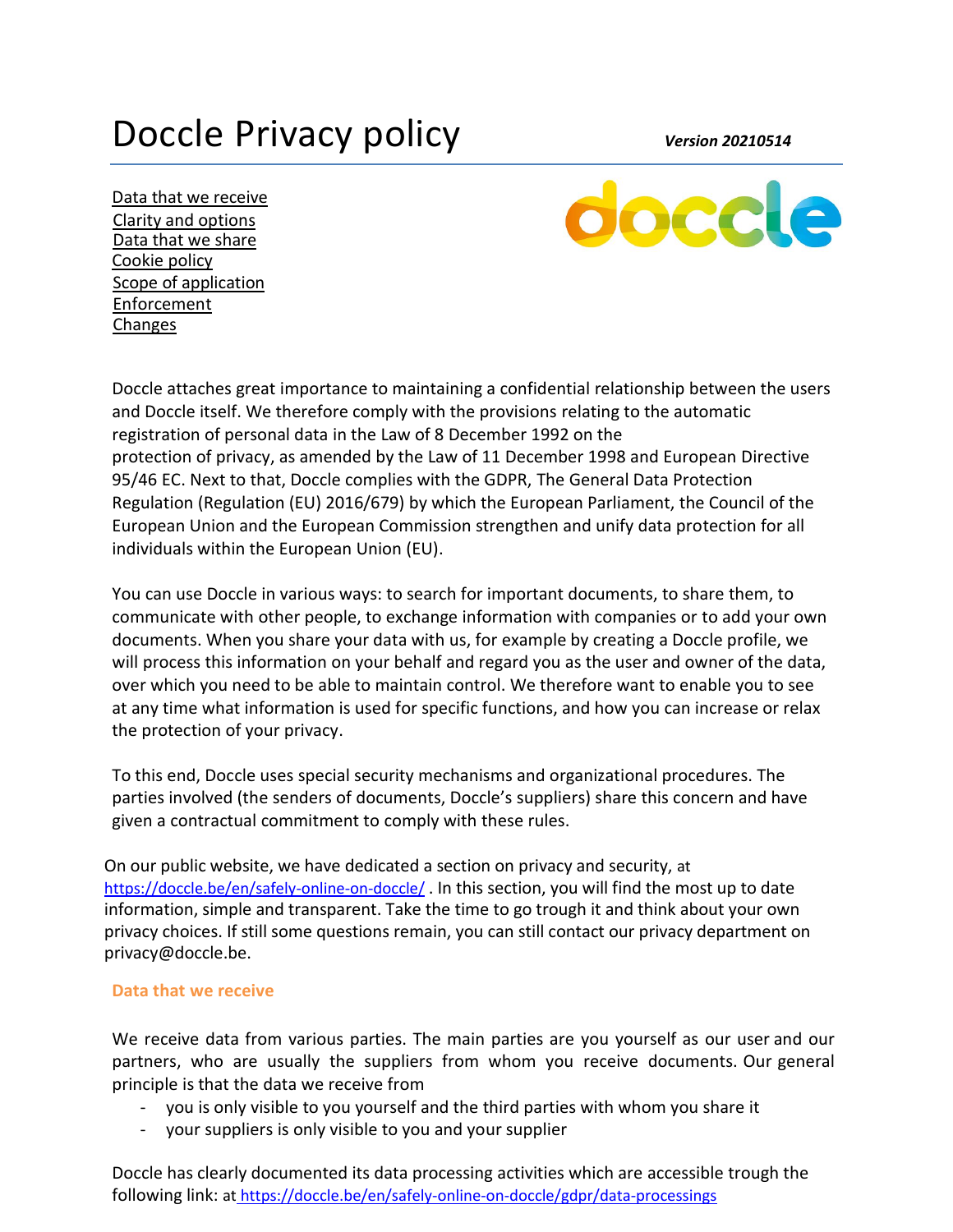#### **Clarity and options**

People have various concerns about their privacy. It is our goal to be clear about the data we collect so that you can make informed decisions about how your information is used.

#### **Data that we share**

We will only share personal information with third parties in the context of the services offered by Doccle (any exception for legal reasons may occur).

This is done through written instructions related to well defined data processing activities. Each third party is a fixed supplier or partner of Doccle complying with all security, compliance and privacy policies. This will be controlled by Doccle.

#### **Cookie policy**

We use cookies to ensure that our Doccle Platform functions optimally. You can find information about cookies and our Cookie Policy at [https://doccle.be/en/safely-online-on-doccle/cookies/.](https://doccle.be/en/safely-online-on-doccle/cookies/)

### **Scope of application**

Our privacy policy applies to all services provided by Doccle cvba and our partners. The partners are listed on the website www.doccle.be.

#### **Enforcement**

Each complaint will be taken seriously and follow up of the complaint will be guaranteed. Compliant with the GDPR regulation, as an individual, you can exercise your rights and freedoms. Doccle engages to provide an answer within the legal terms (30 days). The procedure for rights & freedoms is fully explained on our website <https://doccle.be/en/safely-online-on-doccle/gdpr/rights-and-freedoms/>

You can report infringements or submit complaints by email or in writing at the following address:

Doccle CV Buro & Design Center Heyselesplanade PB65 1020 Brussels [privacy@doccle.be](mailto:privacy@doccle.be)

#### The right to file a complaint

If you are not satisfied with our operation, or if you believe that there are irregularities, you always have the right to file a complaint with the data protection authority. Drukpersstraat 35 1000 Brussels